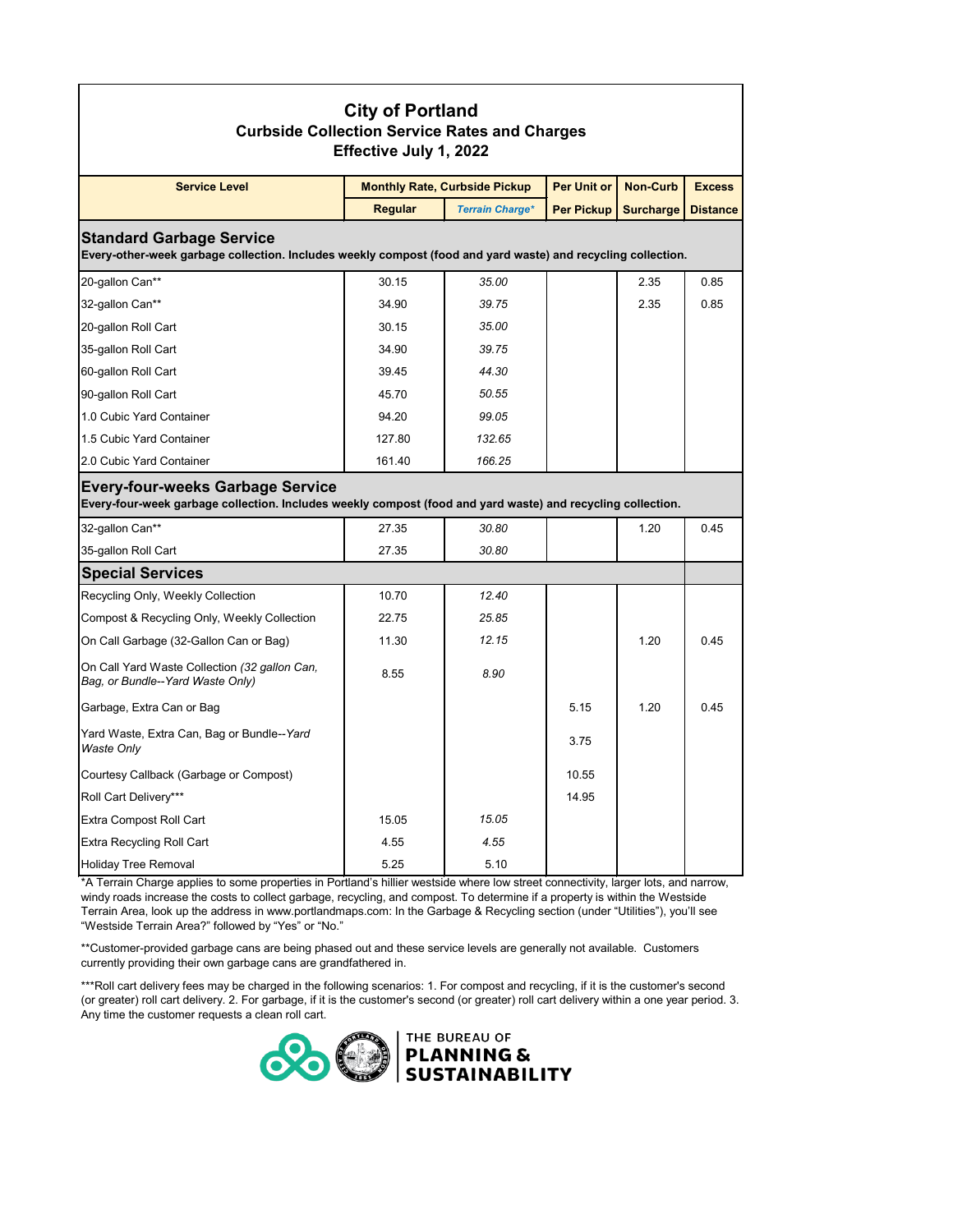| <b>Service Level</b>                                                                                        | <b>Monthly Rate, Curbside Pickup</b> |                       | <b>Per Unit or</b> | <b>Non-Curb</b>  | <b>Excess</b>   |
|-------------------------------------------------------------------------------------------------------------|--------------------------------------|-----------------------|--------------------|------------------|-----------------|
|                                                                                                             | <b>Regular</b>                       | <b>Terrain Charge</b> | <b>Per Pickup</b>  | <b>Surcharge</b> | <b>Distance</b> |
| <b>Multiple Cans and Carts</b>                                                                              |                                      |                       |                    |                  |                 |
| Service includes weekly collection of compost (food and yard waste) and recycling, every-other-week garbage |                                      |                       |                    |                  |                 |
| 32-Gallon Cans, Two*                                                                                        | 45.65                                | 50.65                 |                    | 4.70             | 1.70            |
| 32-Gallon Cans, Three*                                                                                      | 51.90                                | 56.90                 |                    | 7.05             | 2.55            |
| 32-Gallon Cans, Four*                                                                                       | 58.15                                | 63.15                 |                    | 9.40             | 3.40            |
| 35-Gallon Roll Cart, Two                                                                                    | 43.80                                | 48.80                 |                    |                  |                 |
| 35-Gallon Roll Cart, Three                                                                                  | 52.40                                | 57.40                 |                    |                  |                 |
| 35-Gallon Roll Cart, Four                                                                                   | 60.90                                | 65.90                 |                    |                  |                 |
| 60-Gallon Roll Cart, Two                                                                                    | 52.35                                | 57.35                 |                    |                  |                 |
| 60-Gallon Roll Cart, Three                                                                                  | 63.80                                | 68.80                 |                    |                  |                 |
| 60-Gallon Roll Cart, Four                                                                                   | 75.25                                | 80.25                 |                    |                  |                 |
| 90-Gallon Roll Cart, Two                                                                                    | 61.65                                | 66.65                 |                    |                  |                 |
| 90-Gallon Roll Cart, Three                                                                                  | 76.00                                | 81.00                 |                    |                  |                 |
| 90-Gallon Roll Cart, Four                                                                                   | 90.35                                | 95.35                 |                    |                  |                 |
| <b>Clean-Up Containers</b>                                                                                  |                                      |                       |                    |                  |                 |
| One 1.0 Cubic Yard                                                                                          |                                      |                       | 99.60              |                  |                 |
| One 1.5 Cubic Yard                                                                                          |                                      |                       | 109.95             |                  |                 |
| One 2.0 Cubic Yard                                                                                          |                                      |                       | 120.20             |                  |                 |

\*Customer-provided garbage cans are being phased out and these service levels are generally not available. Customers currently providing their own garbage cans are grandfathered in.



# THE BUREAU OF<br>**PLANNING &<br>SUSTAINABILITY**

The City of Portland is committed to providing meaningful access. To request translation, interpretation, modifications, accommodations, or other auxiliary aids or services, contact 503-823-7700, Relay: 711.

Traducción o interpretación Устный и письменный перевод Chiaku me Awewen Kapas

Biên Dịch và Thông Dịch Turjumaad iyo Fasiraad 翻訳または通訳

अनुवादन तथा व्याख्या Письмовий і усний переклад

ການແປພາສາ ຫຼື ການອະທິບາຍ

口笔译服务

Traducere și interpretariat ةي هفشل! وأ ةي ري رحتل! قمج رتل!

503-823-7700 | www.portland.gov/bps/accommodation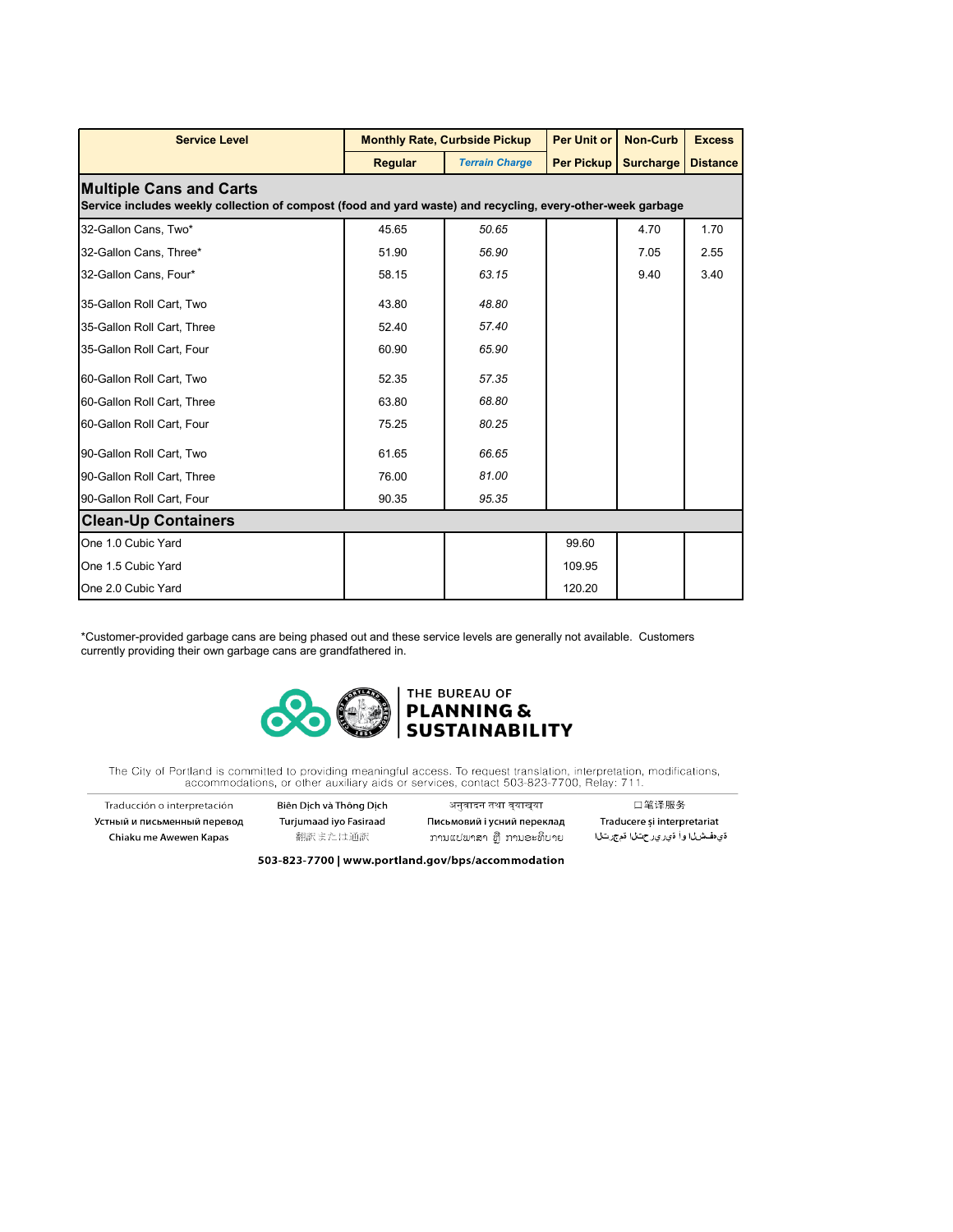## **Curbside Collection Service Rates and Charges Small Multiplexes City of Portland Effective July 1, 2022**

| <b>Every-other-week garbage collection</b><br>Includes weekly compost and recycling collection.                                                                                                                                                                                            |               |                 |                  |  |  |
|--------------------------------------------------------------------------------------------------------------------------------------------------------------------------------------------------------------------------------------------------------------------------------------------|---------------|-----------------|------------------|--|--|
| <b>Collection for:</b>                                                                                                                                                                                                                                                                     | <b>Duplex</b> | <b>Tri-Plex</b> | <b>Four-Plex</b> |  |  |
| <b>Single Container Service</b><br>Where roll cart / container is shared by residents of 2, 3 or 4 units                                                                                                                                                                                   |               |                 |                  |  |  |
| One shared 60-Gallon Roll Cart                                                                                                                                                                                                                                                             | 47.45         | 56.05           | N/A              |  |  |
| One shared 90-Gallon Roll Cart                                                                                                                                                                                                                                                             | 51.65         | 60.25           | 68.85            |  |  |
| One shared 1.0 Cubic Yard Container                                                                                                                                                                                                                                                        | 82.25         | 90.85           | 99.45            |  |  |
| One shared 1.5 Cubic Yard Container                                                                                                                                                                                                                                                        | 103.65        | 112.25          | 120.85           |  |  |
| One shared 2.0 Cubic Yard Container                                                                                                                                                                                                                                                        | 124.90        | 133.50          | 142.10           |  |  |
| <b>Multiple Containers</b><br>Where all cans / roll carts are placed together in a single location at curbside for pickup. Where<br>unshared cans / roll carts are located separately at curbside for pickup then each is considered a<br>separate account, charged at single-family rate. |               |                 |                  |  |  |
| Two 32-Gallon Cans*                                                                                                                                                                                                                                                                        | 48.40         | 57.00           | N/A              |  |  |
| Three 32-Gallon Cans*                                                                                                                                                                                                                                                                      | 53.80         | 62.40           | 71.00            |  |  |
| Four 32-Gallon Cans*                                                                                                                                                                                                                                                                       | 59.15         | 67.75           | 76.35            |  |  |
| Two 20-Galllon Roll Carts                                                                                                                                                                                                                                                                  | 45.50         | N/A             | N/A              |  |  |
| Three 20-Gallon Roll Carts                                                                                                                                                                                                                                                                 | 49.45         | 58.05           | N/A              |  |  |
| Four 20-Gallon Roll Carts                                                                                                                                                                                                                                                                  | 53.35         | 61.95           | 70.55            |  |  |
| Two 35-Galllon Roll Carts                                                                                                                                                                                                                                                                  | 49.15         | 57.75           | N/A              |  |  |
| Three 35-Gallon Roll Carts                                                                                                                                                                                                                                                                 | 54.90         | 63.50           | 72.10            |  |  |
| Four 35-Gallon Roll Carts                                                                                                                                                                                                                                                                  | 60.65         | 69.25           | 77.85            |  |  |
| Two 60-Galllon Roll Carts                                                                                                                                                                                                                                                                  | 57.15         | 65.75           | 74.35            |  |  |
| Three 60-Gallon Roll Carts                                                                                                                                                                                                                                                                 | 66.90         | 75.50           | 84.10            |  |  |
| Four 60-Gallon Roll Carts                                                                                                                                                                                                                                                                  | 76.65         | 85.25           | 93.85            |  |  |
| Two 90-Gallon Roll Carts                                                                                                                                                                                                                                                                   | 65.60         | 74.20           | 82.80            |  |  |
| Three 90-Gallon Roll Carts                                                                                                                                                                                                                                                                 | 79.55         | 88.15           | 96.75            |  |  |
| Four 90 Gallon Roll Carts                                                                                                                                                                                                                                                                  | 93.50         | 102.10          | 110.70           |  |  |

--N/A services are not available.

--Non-curbside service is available at small multiplexes for garbage cans and roll carts at an additional monthly charge of \$2.35 per can and \$4.70 per roll cart. Excess distance charge for a can is \$0.85. Excess distance charge for a roll cart is \$1.70.

--For composting services, extra cans, bags, or bundles of yard debris only are \$3.75 each and accrue on a per account, rather than per unit, basis.

\*Customer-provided garbage cans are being phased out and these service levels are generally not available.